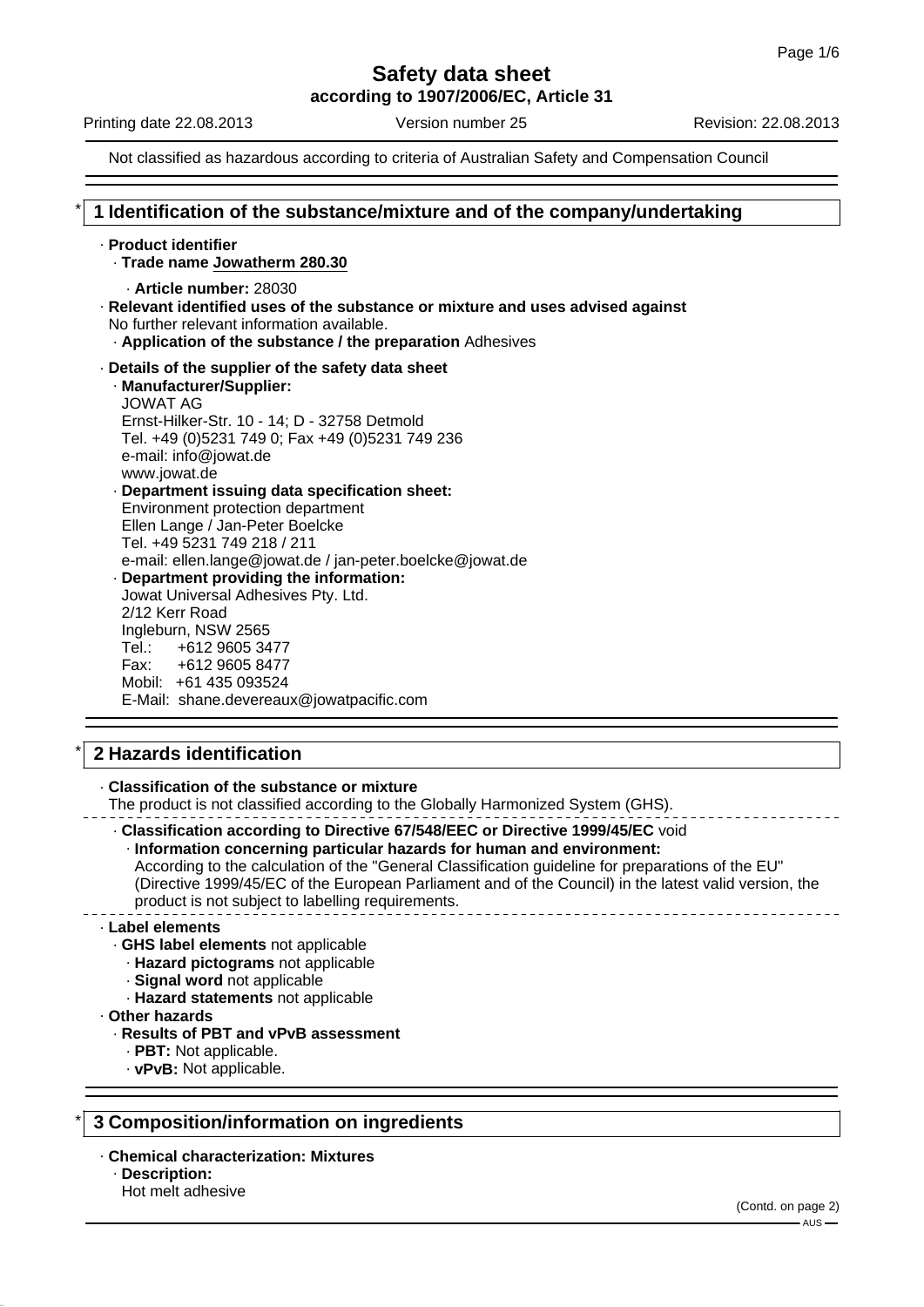**according to 1907/2006/EC, Article 31**

Printing date 22.08.2013 Version number 25 Revision: 22.08.2013

**Trade name Jowatherm 280.30**

| Vinyl resin |                                        |                      | (Contd. from page 1) |
|-------------|----------------------------------------|----------------------|----------------------|
|             | Dangerous components:                  |                      |                      |
|             | 26523-78-4 tris(nonylphenyl) phosphite | Large N R50/53       | l 0.1-<0.25% l       |
|             |                                        | $\otimes$ H400; H410 |                      |

# · **Additional information**

If any R-phrases (risk-phrases) are listed, please refer for the exact wording to section 16.

# \* **4 First aid measures**

#### · **Description of first aid measures**

· **General information** No special measures required.

#### · **After skin contact**

The product does not irritate the skin. After contact with the molten product, cool rapidly with cold water. Do not pull solidified product away from the skin. Seek medical treatment.

- · **After eye contact** Rinse opened eye for several minutes under running water.
- After swallowing In case of persistent symptoms consult physician.

### · **Most important symptoms and effects, both acute and delayed**

No further relevant information available.

· **Indication of any immediate medical attention and special treatment needed** No further relevant information available.

# **5 Firefighting measures**

- · **Extinguishing media** · **Suitable extinguishing agents** CO2, extinguishing powder or water jet. Fight larger fires with water jet or alcohol-resistant foam.
- · **Special hazards arising from the substance or mixture**

Can be released in case of fire

Carbon monoxide (CO)

Under certain fire conditions, traces of other toxic gases cannot be excluded.

#### · **Advice for firefighters**

· **Protective equipment:** Wear self-contained breathing apparatus.

Do not inhale explosion gases or combustion gases.

# \* **6 Accidental release measures**

- · **Personal precautions, protective equipment and emergency procedures** Particular danger of slipping on leaked/spilled product.
- · **Environmental precautions:** No special measures required.
- · **Methods and material for containment and cleaning up:** Collect mechanically.

Allow to solidify. Collect mechanically.

· **Reference to other sections** See Section 7 for information on safe handling See Section 8 for information on personal protection equipment. See Section 13 for information on disposal. No dangerous materials are released.

 $-$  AUS  $-$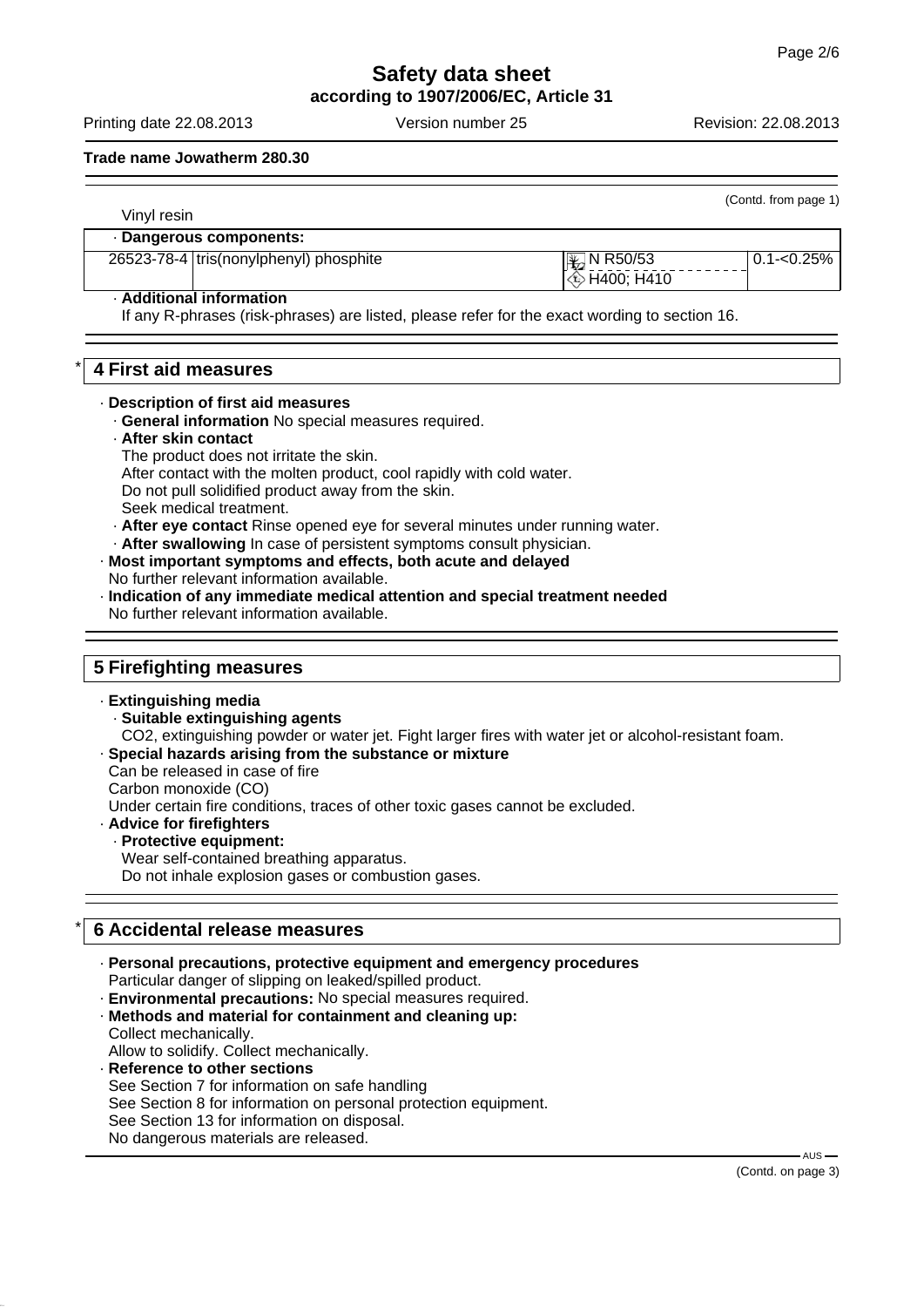# **Safety data sheet according to 1907/2006/EC, Article 31**

Printing date 22.08.2013 Version number 25 Revision: 22.08.2013

**Trade name Jowatherm 280.30**

(Contd. from page 2)

# \* **7 Handling and storage**

· **Precautions for safe handling**

Store in cool, dry place in tightly closed containers.

Ensure that suitable extractors are available on processing machines

· **Information about protection against explosions and fires:** No special measures required.

· **Conditions for safe storage, including any incompatibilities**

#### · **Storage**

- · **Requirements to be met by storerooms and containers:** No special requirements.
- · **Information about storage in one common storage facility:** Not required.
- · **Further information about storage conditions:** None.
- · **Storage class** 11

· **Specific end use(s)** No further relevant information available.

# \* **8 Exposure controls/personal protection**

· **Additional information about design of technical systems:** No further data; see item 7.

- · **Control parameters**
	- · **Components with critical values that require monitoring in the workplace:**

The product does not contain any relevant quantities of materials with critical values that have to be monitored at the workplace.

· **Additional information:** The lists that were valid during the compilation were used as basis.

#### · **Exposure controls**

- · **Additional information about design of technical systems:** No further data; see item 7.
- · **Personal protective equipment**
	- · **General protective and hygienic measures**

Standard precautionary measures for handling chemicals are to be observed. Avoid skin contact with the liquefied material.

- · **Breathing equipment:** Not necessary if room is well-ventilated.
- · **Protection of hands:** Heat resistant gloves
	- · **Material of gloves**
	- Leather gloves
	- Strong gloves
- · **Penetration time of glove material** No special requirements.
- · **Eye protection:** Safety glasses recommended during refilling.

| 9 Physical and chemical properties                                                              |                                                                                   |                    |  |  |
|-------------------------------------------------------------------------------------------------|-----------------------------------------------------------------------------------|--------------------|--|--|
| Information on basic physical and chemical properties<br>· General Information<br>· Appearance: |                                                                                   |                    |  |  |
| · Form:<br>· Colour:<br>. Smell:<br>· Odour threshold:                                          | Solid.<br>According to product specification<br>Characteristic<br>Not determined. |                    |  |  |
| · pH-value:                                                                                     | Not applicable.                                                                   |                    |  |  |
| Change in condition<br>· Melting point/Melting range:<br>· Boiling point/Boiling range:         | Not determined<br>$>$ 300 °C                                                      |                    |  |  |
|                                                                                                 |                                                                                   | (Contd. on page 4) |  |  |

.<br>- AUS -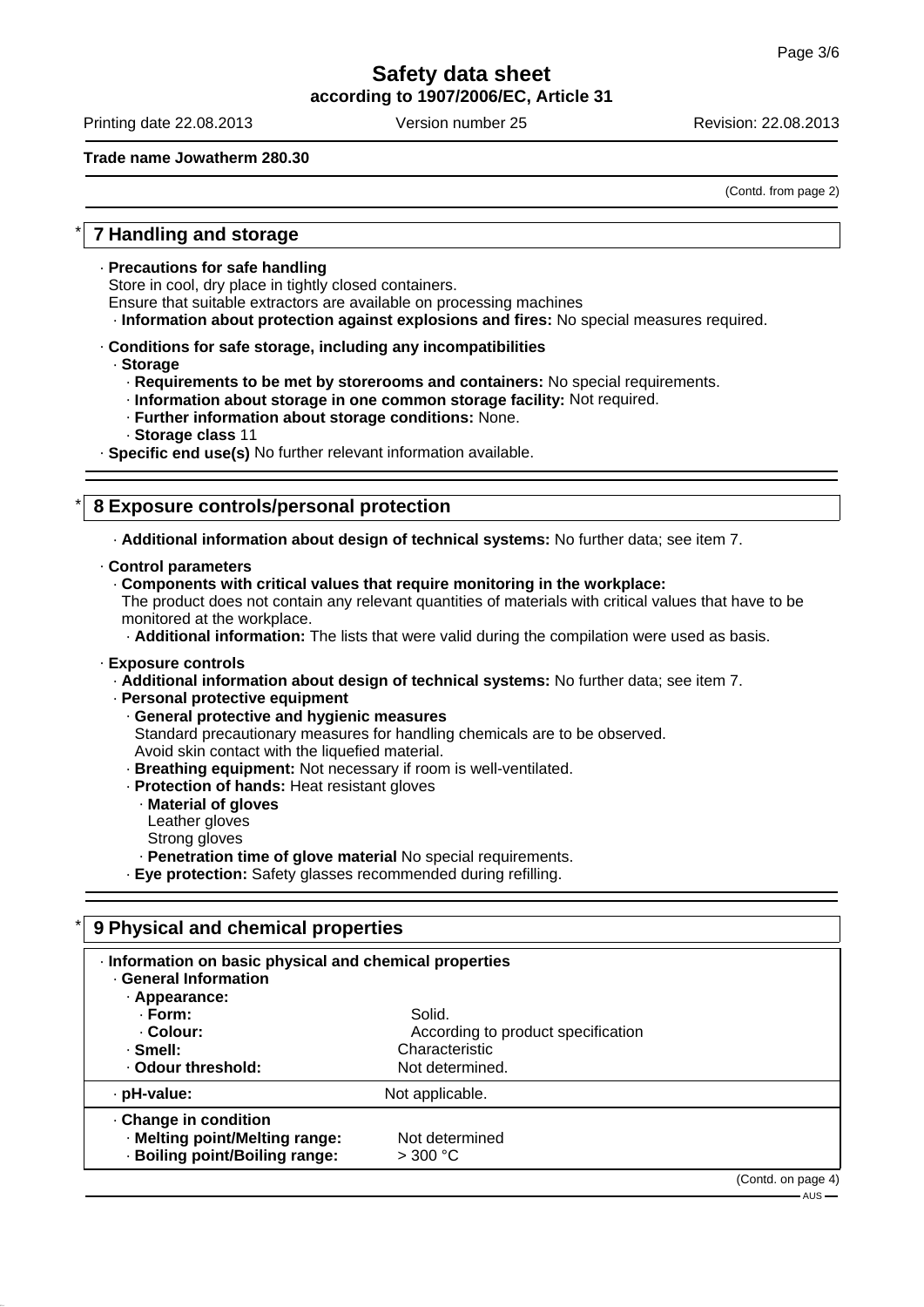# **Safety data sheet according to 1907/2006/EC, Article 31**

Printing date 22.08.2013 Version number 25 Revision: 22.08.2013

**Trade name Jowatherm 280.30**

|                                                         | (Contd. from page 3)                             |  |  |
|---------------------------------------------------------|--------------------------------------------------|--|--|
| · Flash point:                                          | $>220$ °C                                        |  |  |
| · Inflammability (solid, gaseous)                       | Not determined.                                  |  |  |
| · Ignition temperature:                                 | 450 °C                                           |  |  |
| · Decomposition temperature:                            | $>220$ °C                                        |  |  |
| · Spontaneous combustion:                               | Product does not undergo spontaneous combustion. |  |  |
| Danger of explosion:                                    | Product is not explosive.                        |  |  |
| Critical values for explosion:                          |                                                  |  |  |
| · Lower:                                                | Not determined.                                  |  |  |
| · Upper:                                                | Not determined.                                  |  |  |
| · Vapour pressure at 20 °C:                             | $0.2$ hPa                                        |  |  |
| . Density at 20 °C                                      | 1.02 $g/cm^{3}$                                  |  |  |
| · Relative density                                      | Not determined.                                  |  |  |
| · Vapour density                                        | Not applicable.                                  |  |  |
| · Evaporation rate                                      | Not applicable.                                  |  |  |
| · Solubility in / Miscibility with                      |                                                  |  |  |
| · Water:                                                | Unsoluble                                        |  |  |
| · distribution ratio (n-octanol/water): Not determined. |                                                  |  |  |
| · Viscosity:                                            |                                                  |  |  |
| · dynamic:                                              | Not applicable.                                  |  |  |
| · kinematic:                                            | Not applicable.                                  |  |  |
| · Solvent content:                                      |                                                  |  |  |
| Organic solvents:                                       | $0.0\%$                                          |  |  |
| · Solid content:                                        | 100.0%                                           |  |  |
| Other information                                       | No further relevant information available.       |  |  |

# **10 Stability and reactivity**

- · **Reactivity**
- · **Chemical stability**
	- · **Thermal decomposition / conditions to be avoided:**
	- No decomposition if used according to specifications.
	- To avoid thermal decomposition do not overheat.

· **Possibility of hazardous reactions** Toxic fumes may be released if heated above the decomposition point No dangerous reactions known

- · **Conditions to avoid** No further relevant information available.
- · **Incompatible materials:** No further relevant information available.
- · **Hazardous decomposition products:** Carbon monoxide
- **Hydrocarbons**
- Ethanoic acid

(Contd. on page 5)

 $-AUS$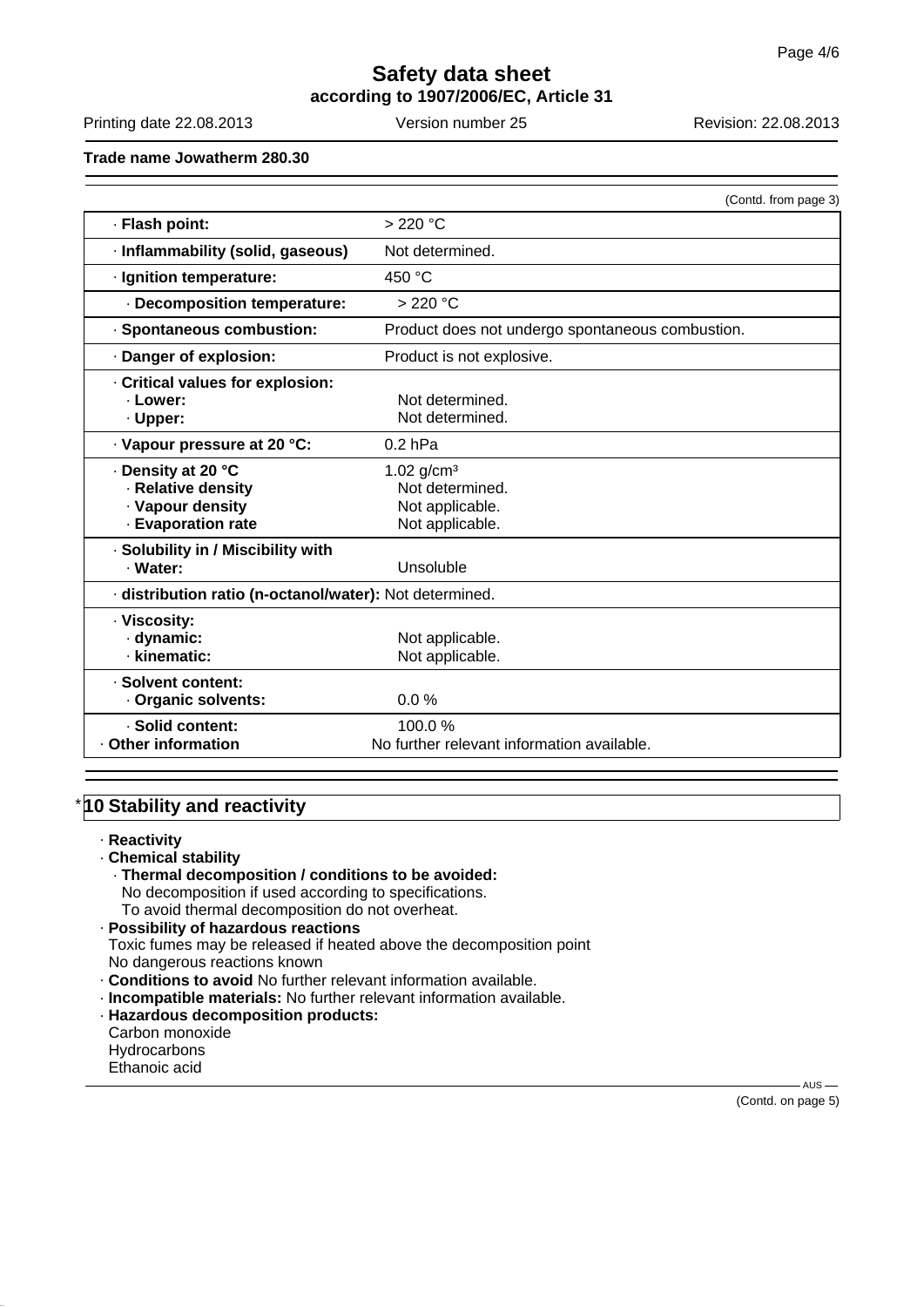**according to 1907/2006/EC, Article 31**

Printing date 22.08.2013 Version number 25 Revision: 22.08.2013

#### **Trade name Jowatherm 280.30**

(Contd. from page 4)

# **11 Toxicological information**

#### · **Information on toxicological effects**

- · **Acute toxicity:**
	- · **LD/LC50 values that are relevant for classification:** void
	- · **Primary irritant effect:**
		- · **to the skin:** No irritant effect.
		- · **to the eye:** No irritant effect.
	- · **Sensitization:** No sensitizing effect known.
- · **Additional toxicological information:**

The product is not subject to classification according to the calculation method of the General EC Classification Guidelines for Preparations (Directive 1999/45/EC of the European Parliament and of the Council) as issued in the latest version:

When used and handled according to specifications, the product does not have any harmful effects according to our experience and the information provided to us.

# **12 Ecological information**

- · **Toxicity**
	- · **Aquatic toxicity:** No further relevant information available.
- · **Persistence and degradability** No further relevant information available.
- · **Bioaccumulative potential** No further relevant information available.
- · **Mobility in soil** No further relevant information available.
	- · **Additional ecological information:**
	- · **General notes:** Generally not hazardous for water.
- · **Results of PBT and vPvB assessment**
	- · **PBT:** Not applicable.
	- · **vPvB:** Not applicable.
- · **Other adverse effects** No further relevant information available.

### **13 Disposal considerations**

· **Waste treatment methods**

· **Recommendation** Smaller quantities can be disposed with household garbage.

#### · **European waste catalogue**

08 04 10 waste adhesives and sealants other than those mentioned in 08 04 09

#### · **Uncleaned containers/packaging material:**

· **Recommendation:** Dispose of packaging according to regulations on the disposal of packagings.

| *14 Transport information                           |                |                                   |
|-----------------------------------------------------|----------------|-----------------------------------|
| · UN-Number<br>· ADG, ADN, IMDG, IATA               | not applicable |                                   |
| · UN proper shipping name<br>· ADG, ADN, IMDG, IATA | not applicable |                                   |
| · Transport hazard class(es)                        |                |                                   |
| · ADG, ADN, IMDG, IATA<br>· Class                   | not applicable |                                   |
|                                                     |                | (Contd. on page 6)<br>$-$ AUS $-$ |